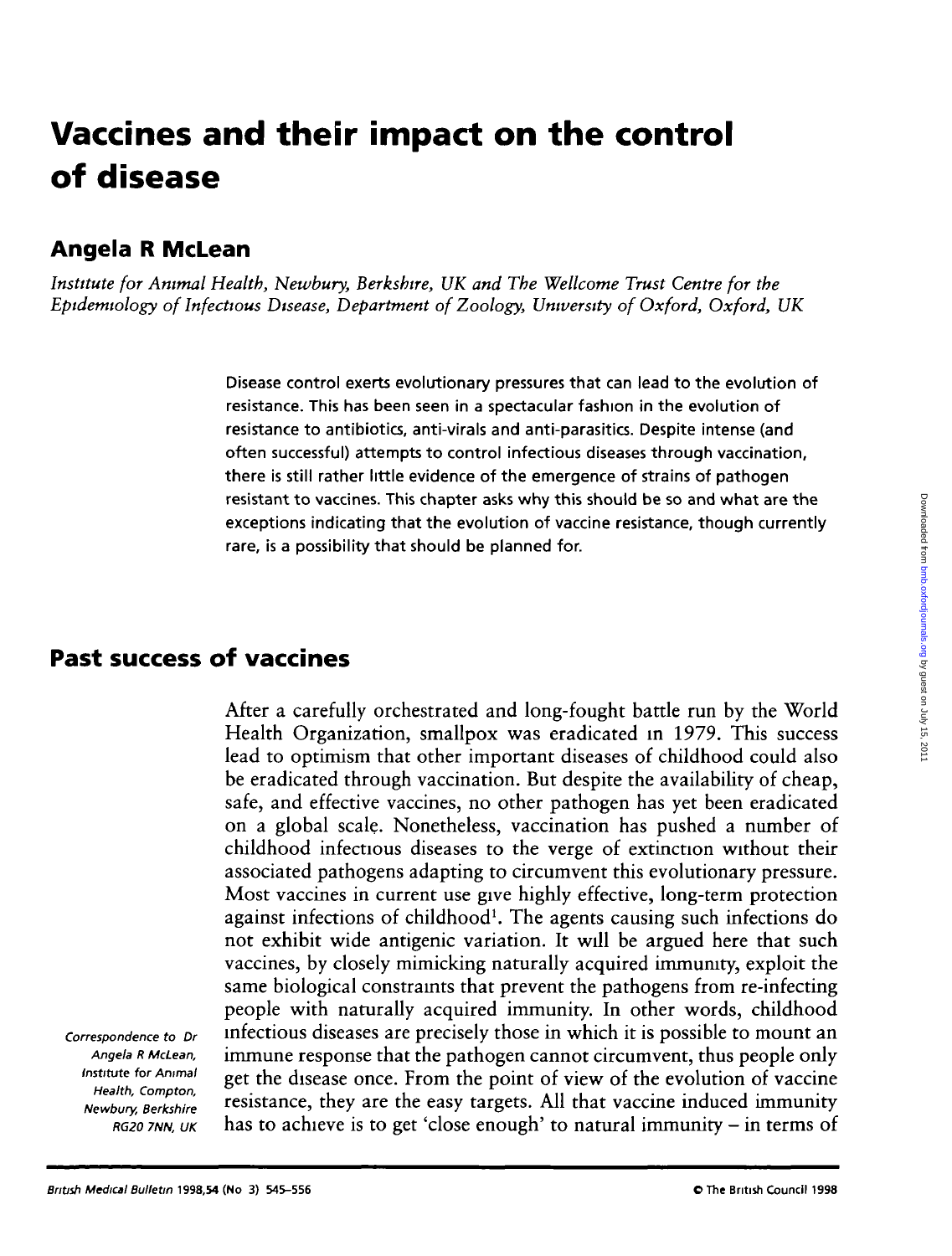degree of protection and degree of cross reactivity  $-$  and existing constraints on the pathogen's evolution can allow control without the emergence of resistance.

### **Future hopes for vaccines**

Until quite recently most theoretical work on vaccine effectiveness assumed that a vaccine is equally efficacious against all existing strains of an infectious agent<sup>2</sup>. For pathogens with rich strain structure this is often patently not the case. Even before vaccination has acted to shift the competitive balance between strains, it is clear that the vaccine will give better protection against some strains than others. In such a situation one would like to ask about the changes in incidence of infection with different strains subsequent to vaccination<sup>3-5</sup>. Since the strain structure is apparent before vaccination, it is also interesting to ask what would be the best way to design vaccines against such infectious agents. Is it best to target just one strain or is cross-reactivity the all-important goal in vaccine design? Theoretical work on such questions has been moving ahead rapidly in recent years, and in this chapter some of the general . results emerging from that theory are presented.

### **Community level impact of vaccines**

The basic reproductive rate and vaccine effectiveness

In considering the community-level impact of vaccines it is useful to introduce the vaccinated reproductive rate  $R_0$ . This represents the number of secondary cases caused by one infectious individual introduced into a community where everybody is susceptible.  $R_{0}$  can be generalised to  $R_{\alpha}$ , the number of secondary cases caused by one infectious individual introduced into a community where a fraction p have been vaccinated and everybody else is susceptible. The eradication criterion for an infectious agent is derived by calculating the vaccination

| Infection      | Location   | Date  | $R_{o}$ | Р,  |
|----------------|------------|-------|---------|-----|
| Measles        | UK         | 1950s | 15      | 93% |
| <b>Measles</b> | Senegal    | 1964  | 18      | 94% |
| Smallpox       | India      | 1960s | 4       | 75% |
| Polio          | <b>USA</b> | 1955  | 6       | 83% |

| ı |  |
|---|--|
|---|--|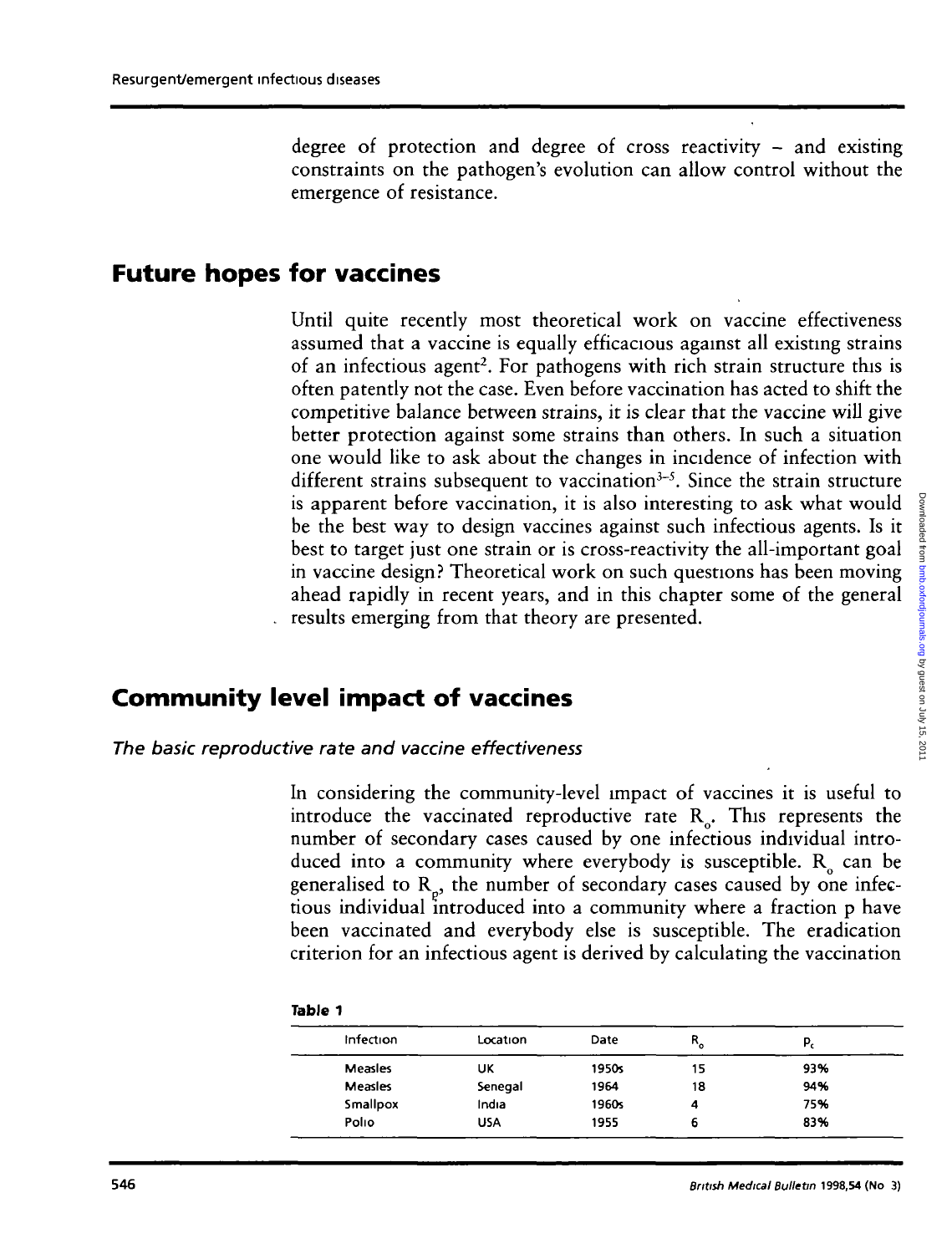coverage ( $p_c$ ) at which R<sub>n</sub> becomes smaller than one. The larger R<sub>o</sub>, the more difficult it is to eradicate an infectious disease<sup>2,6</sup>.  $\overline{R}_0$  can be calculated from age stratified incidence or serological data and thus  $p_c$ can be inferred. Comparing values of  $R_{\alpha}$  and  $p_{\alpha}$  for different infectious diseases in different settings (Table 1) it is easy to see why smallpox has gone, polio is going and measles is still with us.

## The honeymoon period

The non-linear nature of host-parasite interactions can lead to nonintuitive responses to apparently straight-forward interventions. One of these is the 'honeymoon period', the period of very low incidence immediately following the introduction of a mass vaccination programme. This happens because susceptibles accumulate much more slowly in a vaccinated community, so it takes a long time to reach the threshold number required for an epidemic<sup>7,8</sup>. Such patterns were predicted using mathematical models in the 1980s and have since been observed in communities in Asia, Africa and South America<sup>1,9-11</sup>.

### Competition, an inevitable consequence of cross reactivity

Directly transmitted infectious diseases are obligate parasites of their hosts; for them, hosts are a substrate over which they must compete, either for internal resources or to avoid immune recognition. Any two pathogens that share cross reacting epitopes are inevitably in competition to be the first to infect susceptible hosts. When the pathogen has strongly immunogenic conserved epitopes, competition can lead to the simple dominance of a smgle strain. The dominant strain will be the one with the largest basic reproductive rate  $R_{\alpha}$ . But, when conserved epitopes are only weakly immunogenic, competition can result in a shifting balance of strains with complex antigenic structure<sup>12,13</sup>.

### The emergence of vaccine resistant strains

What might happen when vaccination is imposed upon such competitive interactions? Consider a simple case where a single strain of pathogen circulates before vaccination. Suppose that strain constantly generates less fit *(i.e.* lower Ro) mutants, some of which are vaccine escape mutants. In the absence of vaccination, a vaccine resistant strain would be outcompeted if it had a lower  $R_0$  than the wild-type. Vaccination acts to shift the competitive balance between wild-type and resistant strains.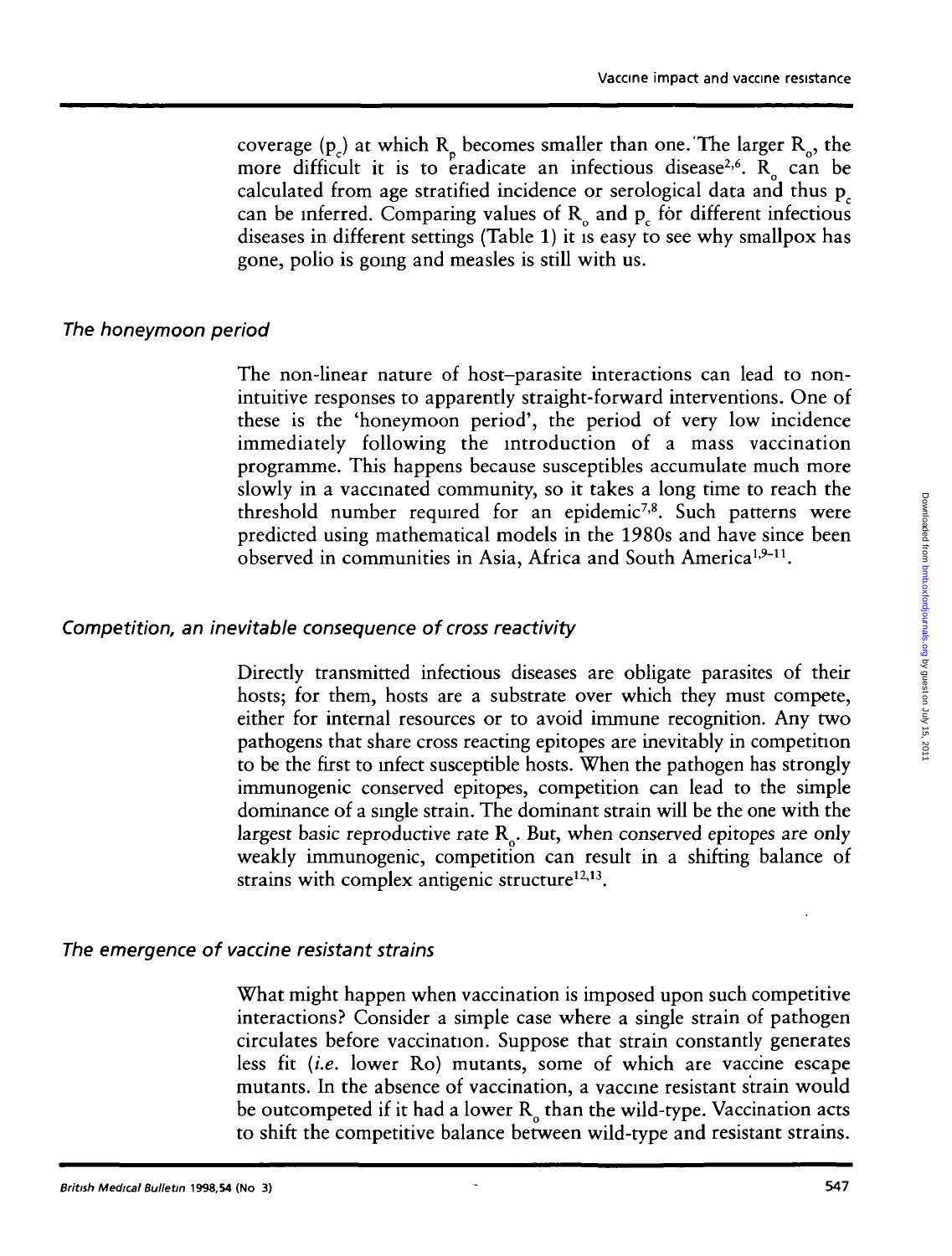

**TO**

Fig. 1 Emergence of a vaccine resistant strain. (A) At time 3 years, a vaccination campaign is introduced that reaches 80% of newborns The vaccine is 95% efficacious against the circulating strain (strain 1) but only 50% effective against the vaccine resistant strain (strain 2). A 10 year honeymoon period ensues followed by post-honeymoon outbreaks of strain 1. Almost 40 years after introduction of vaccination, there is an outbreak of the vaccine resistant strain. (B) During the post-honeymoon outbreaks vaccine efficacy is unchanged. These outbreaks are a natural consequence of the non-linear nature of interactions between susceptible and infectious individuals. At time 40 years, when strain 2 emerges, vaccine efficacy falls from 95% to 50% signalling the arrival of the new strain. (CD) Vaccinated reproductive rates predict the outcome of competition under different vaccination regimens The strain with the higher vaccinated reproductive rate will eventually dominate (Q Vaccine with low cross reactivity. At high vaccination coverage, the vaccine resistant strain has the competitive advantage. (D) Vaccine with high cross-reactivity. If a vaccine is so crossreactive that the vaccine resistant strain only gains competitive advantage at coverage levels above that at which wild-type is eradicated, vaccine resistant strains can never emerge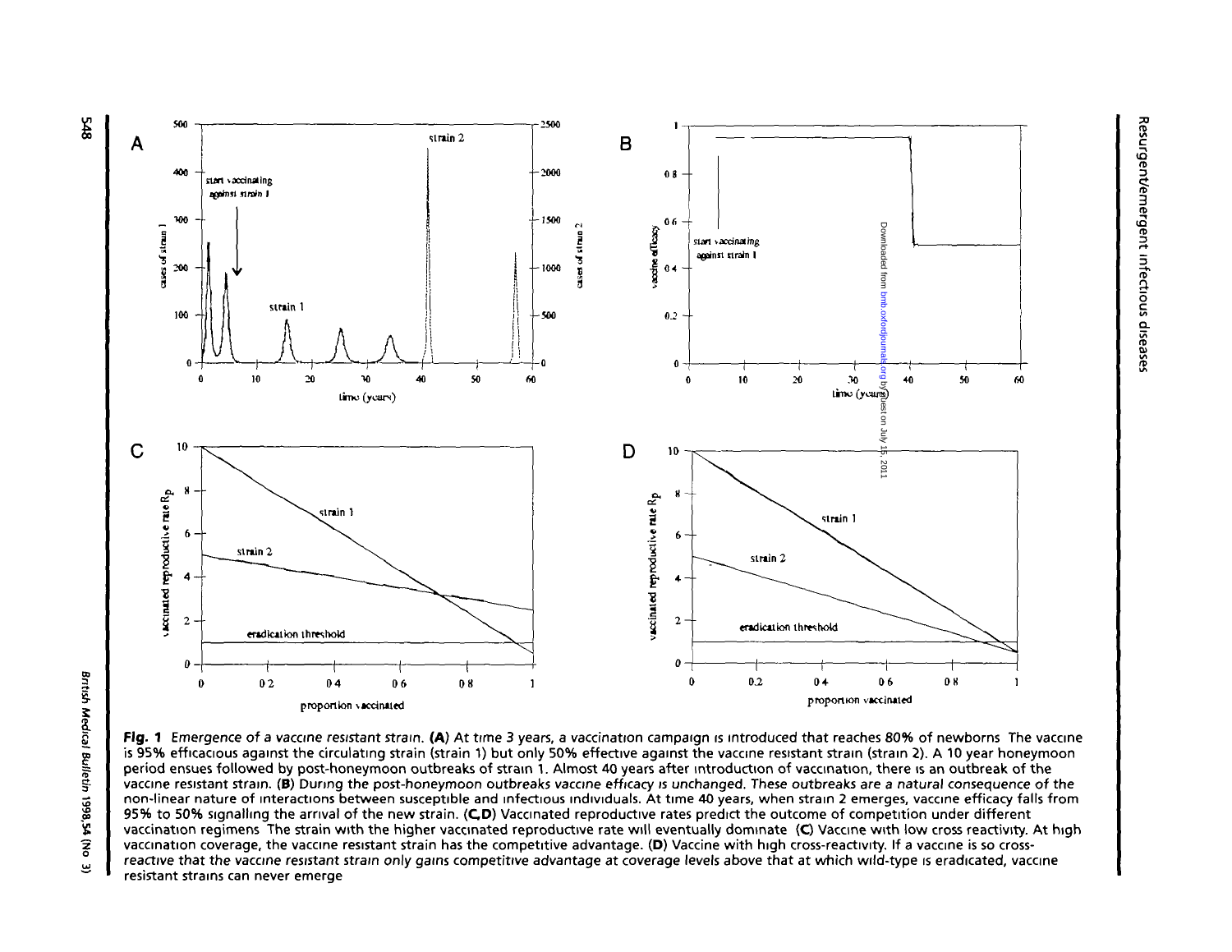If vaccine induced immunity is less cross-reactive than naturally acquired immunity, there may be a level of vaccine coverage above which a vaccine resistant strain will emerge as a result of the vaccination campaign. This situation is illustrated in Figure 1A. Vaccination begins at time 3 years. There follows a period of very low incidence (the honeymoon period) before epidemics of the wild-type strain restart<sup>7</sup>. Notice (Fig. 1B) that vaccine efficacy remains at 80% during these post-honeymoon epidemics. The post honeymoon epidemic that starts at time 15 years is a result of the slow accumulation of unvaccinated susceptibles. A small number of those who have been vaccinated are also infected because of the incomplete protection conferred by the vaccine. Several decades later, a much larger epidemic occurs and at the same time vaccine efficacy plummets. The vaccine resistant strain has achieved competitive dominance as a result of the growing number of vaccinated individuals. These vaccinated people are well protected against wild-type strain, but have only minimal protection against the vaccine resistant strain. The vaccinated reproductive rate for the vaccine resistant strain is larger than that for the wild-type strain. It takes several decades of accumulation of vaccinated people before this shift in competitive advantage manifests itself in epidemics of the vaccine resistant strain but, for this combination of parameters, the effect is inevitable. It is not, however, an unavoidable consequence of vaccination. Highly cross-reactive and immunogenic vaccines can lead to the eradication of both strains at coverage levels below those at which the vaccine resistant strain gains the competitive advantage. Alternatively, low levels of vaccination leave the wild-type strain the competitive superior. Figure 1C,D illustrates these possibilities with plots of the vaccinated reproductive rate,  $R_{n}$ , against proportion vaccinated, p. Figure 1C has the same parameter values as Figure 1A. The vaccine is only weakly immunogenic agamst the vaccine resistant strain, the vaccinated reproductive rate,  $R_p$ , for the vaccine resistant strain falls rather slowly with increasing proportion vaccinated. With 80% vaccination coverage  $R_{\text{g}}$  for the vaccine resistant strain is greater than  $R_{\text{g}}$ for the wild-type strain, so it is inevitable that there will eventually be an outbreak of the vaccine resistant strain. If vaccination coverage had been much lower, the vaccine resistant strain would never have gained the competitive advantage. A vaccine with greater cross reactivity will not face these problems. Figure ID illustrates an example where both strains would be eliminated before the vaccine resistant strain gained the competitive advantage.

Thus, there are three possible explanations why we have not seen outbreaks of vaccine resistance in response to the major vaccination campaigns against childhood infectious diseases. The first (Fig. 1A) is that we haven't  $-$  yet. The second (Fig. 1C) is that vaccine coverage is too low to give the competitive advantage to resistant strains. The third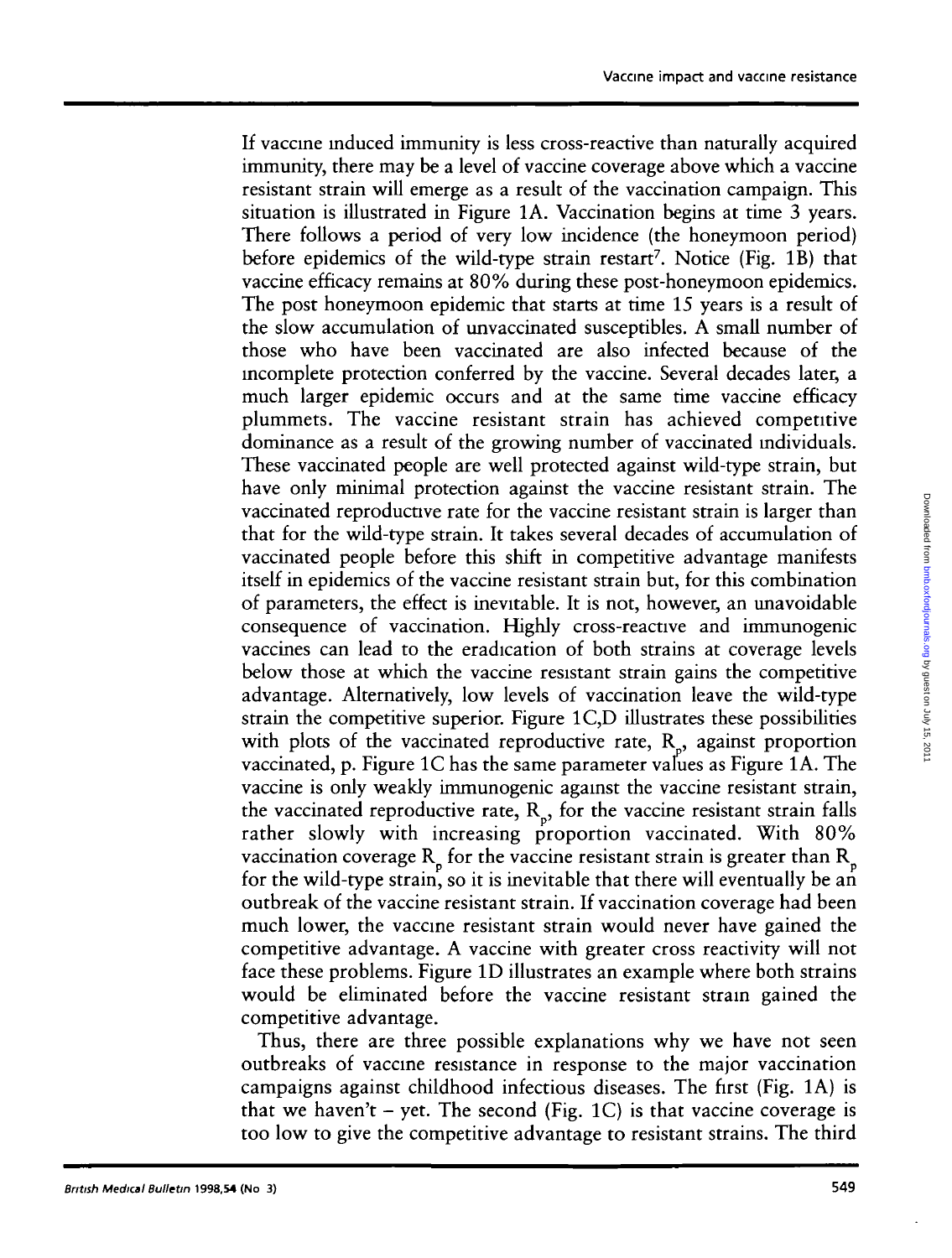(Fig. ID) is that current vaccines give enough cross-immunity so that resistant strains will never emerge<sup>3</sup>.

#### Using cross-reacting strains, the virulence antigen hypothesis

In many situations, complex antigenic structure is apparent before vaccination is introduced. These situations have been studied using mathematical models which permit multiple strains to co-exist but allow infection with one strain to make subsequent infection with other strams less likely<sup>3-5</sup>. These cross-protection terms put the strains in competition with each other, so that the prevalence of one strain is affected by the prevalence of the other. Under these circumstances of cross protection, vaccination against one strain can lead to increasing prevalence of the other<sup>3-5</sup>. Ewald<sup>14</sup> has suggested that there are circumstances where these competitive interactions amongst strains can be exploited with a strategy named anti-virulence vaccines. Suppose two strains circulate and strain 1 is highly virulent whilst strain 2 is less so. A vaccine that is purely targeted at strain 1 with no protection against strain 2 will have both a direct and an indirect method of reducing infections with the virulent strain. First of all, those successfully vaccinated against strain 1 will be safe from infection with the virulent form. They remain susceptible to infection with strain 2, the avirulent form, and prevalence of strain 2 therefore increases, leading to further infection of susceptibles with strain 2. The crossprotection afforded by strain 2 means that these people too are protected from infection with the virulent strain. This is the effect of free vaccination that Ewald refers to, and is clearly an added benefit of a vaccine targeted at virulent strains. It has been suggested that this effect is so valuable that cross-reacting components (which protect against both strains) should be excluded from vaccine preparations. However, given the complexity of the competitive interactions between strains and their response to vaccination, this is a claim that requires careful quantitative investigation.

## **Examples**

This chapter has investigated two different scenarios in which vaccine escape mutants might arise. The first is for monotypic pathogens in which the vaccine escape mutant would be an entirely new variant, not observed before the introduction of vaccination. The conclusion is that, so long as vaccines continue to exploit the opportunities for broad crossreactivity offered by the biology of such pathogens, the emergence of vaccine escape mutants is unlikely. The second scenario is when rich strain structure exists before vaccination is introduced. In this case, any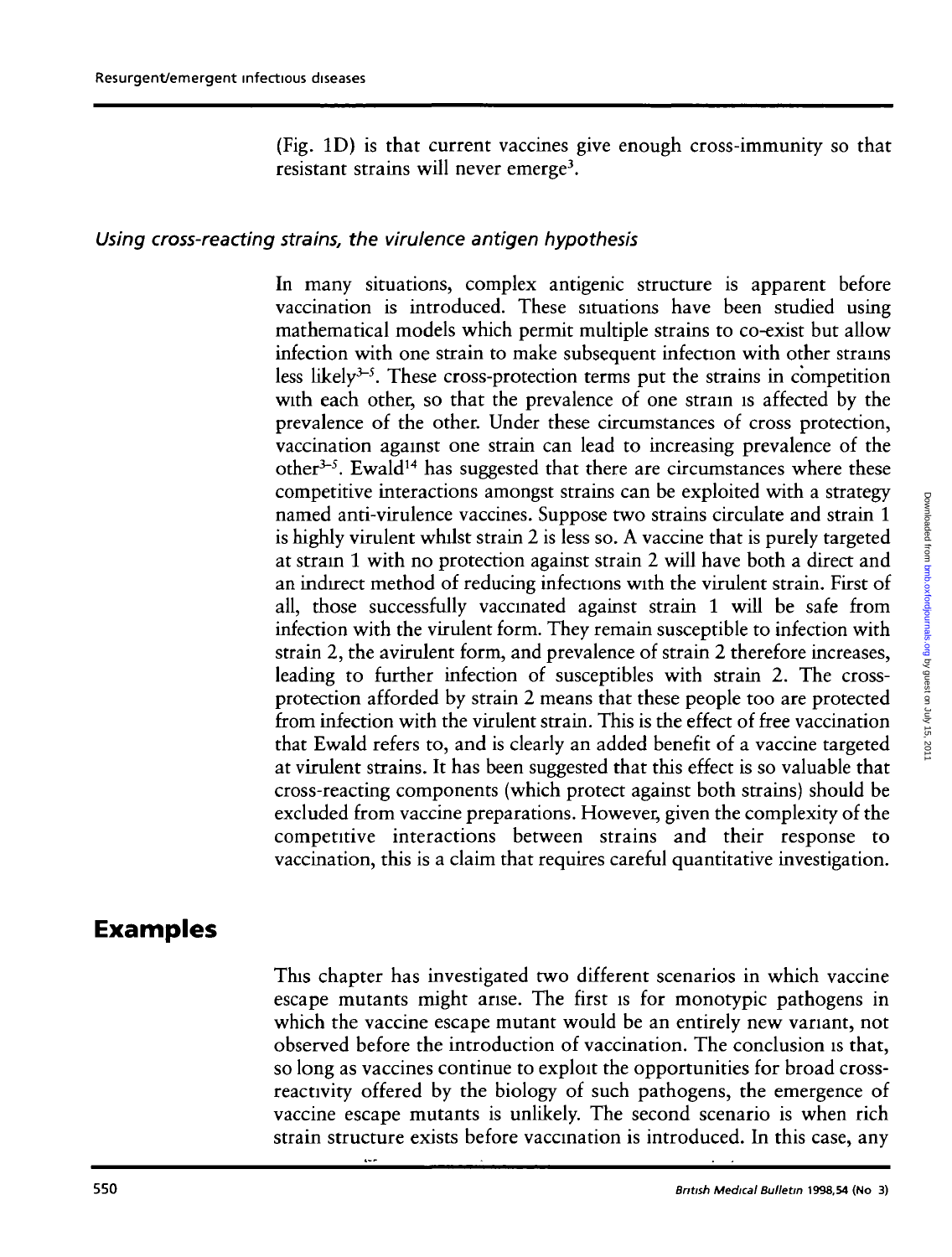vaccine that targets only a subset of the strains already observed is predicted to lead to increased circulation of the untargeted strains. This is because the removal of competing strains by the vaccine leaves an opportunity for increased circulation of the untargeted strains. A third possibility, not discussed in the context of the models, is that a pathogen may start to exploit susceptible hosts after eradication of a competing infection and subsequent cessation of vaccination. Whilst dealing with large numbers of eradicated pathogens is not yet our problem, it seems worthwhile to consider the possibility that vaccination will have to continue post-eradication in order to prevent infection with antigenically related zoonoses.

#### Measles, why no resistance yet?

A comparison of the sequences of currently circulating measles virus with historical samples shows that there has been an increase in the rate of nucleotide change in the measles haemagglutinin gene since vaccination became widespread<sup>15</sup>. Furthermore, this sequence variation translates into antigenic differences between currently circulating strains and the strains that make up the vaccine<sup>16</sup>. Serum from individuals infected with current wild-type strains reacts *4-*5-fold more effectively with wild-type strains than it does with the vaccine strain. Fortunately, the reverse is not true, serum from people who have recently been vaccinated have equally strong antibody response to either the strain they were vaccinated with, or current wild-type strains. Thus, for the moment, there is no evidence that measles vaccine escape mutants are about to emerge.

#### Hepatitis B, will vaccine resistant strains spread?

Antigenic subtypes of hepatitis B occur naturally, and Hepatitis B vaccine escape mutants have been identified<sup>17,18</sup>. Since the vaccine is relatively new, there is no large pool of vaccine recipients to act as fuel for an epidemic of vaccine-resistant hepatitis B. However, as the number of people vaccinated against hepatitis B grows, the transmission of the variant hepatitis B virus must be considered. It is already being suggested that the variant sequence should be included in future vaccines.

#### Pertussis in The Netherlands

The Netherlands had an effective pertussis control programme in place. In the years 1989-1995, the annual number of reported cases ran at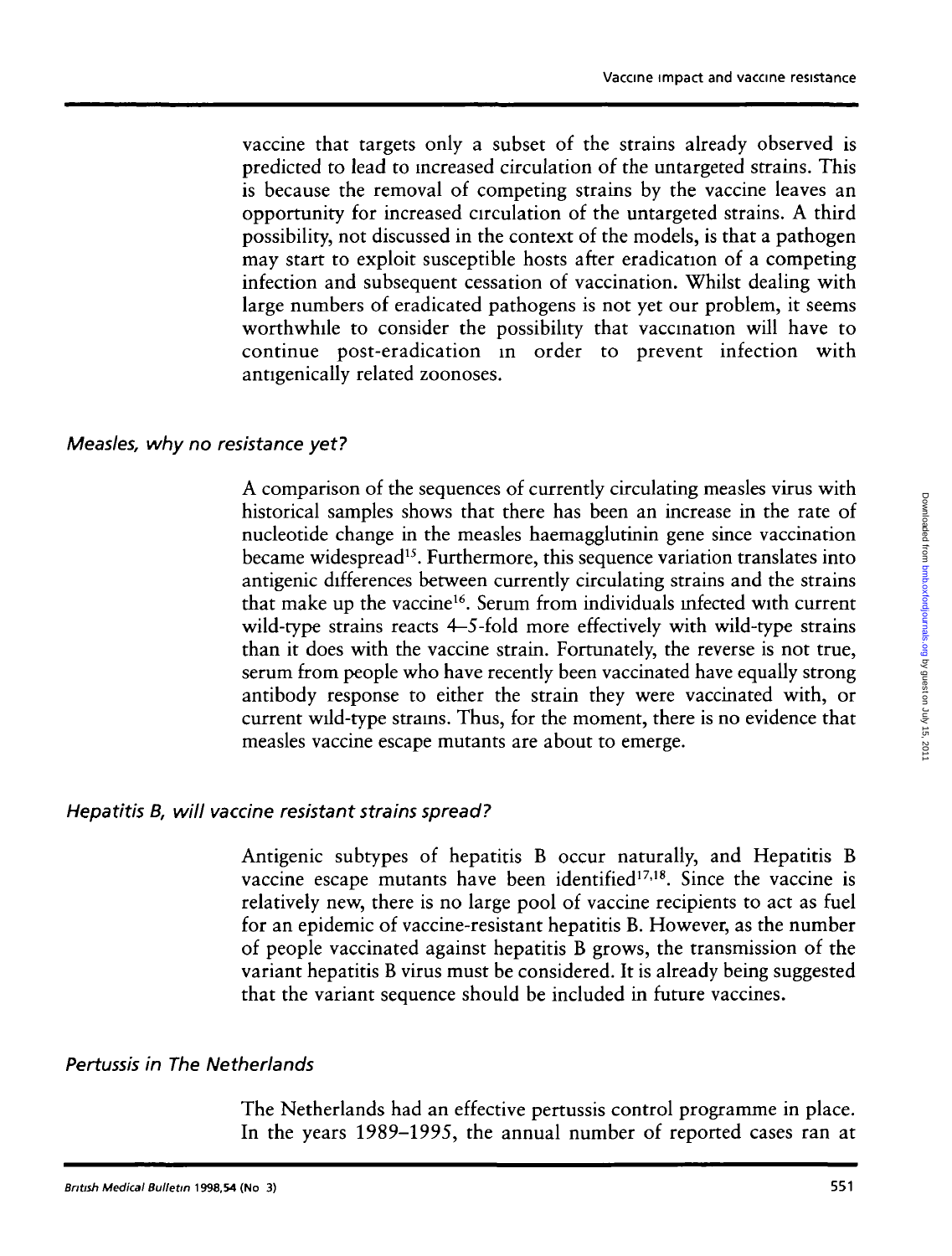

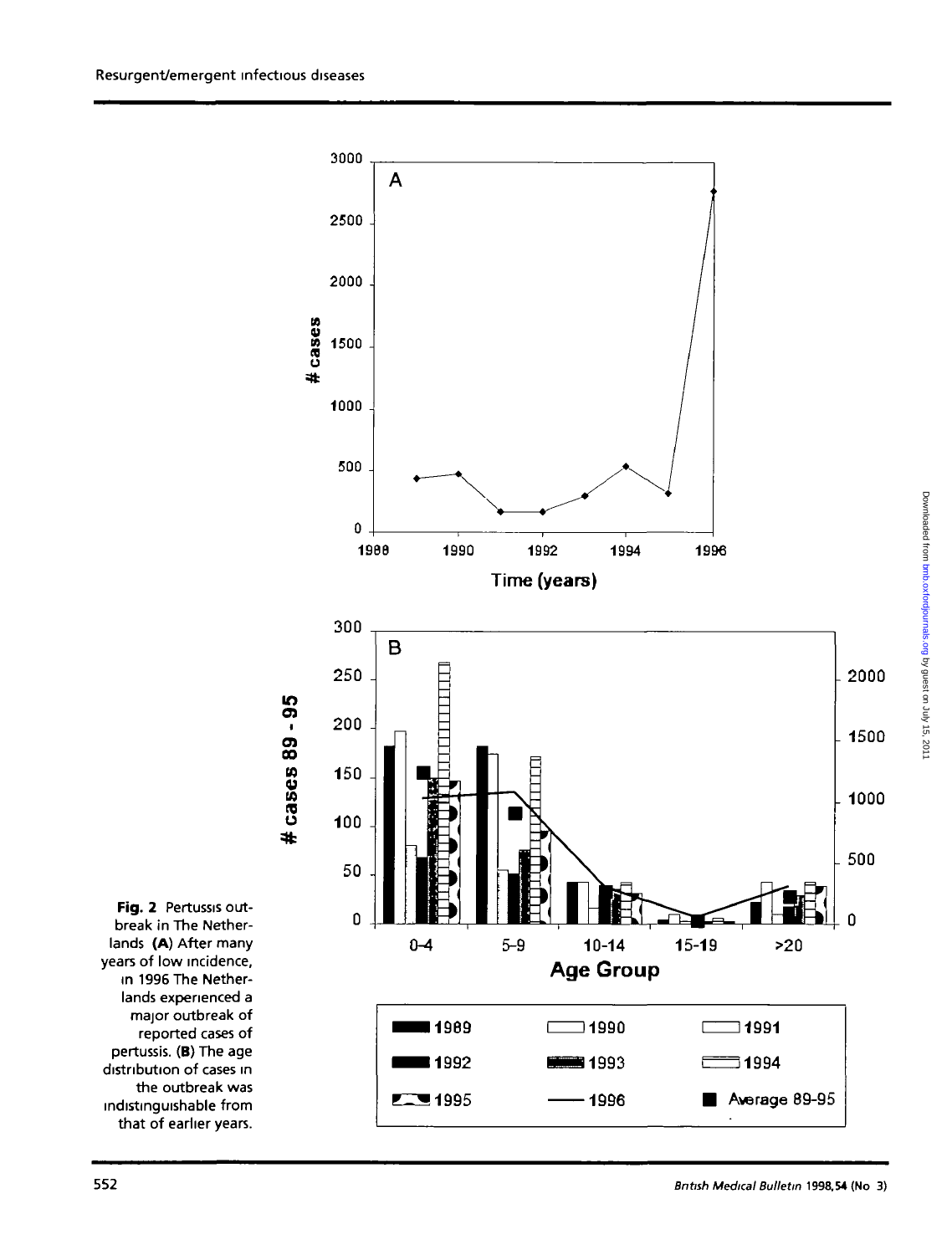under 500. Then, in the summer of 1996, there was a pertussis outbreak and, in the year as a whole, over 2500 cases were reported (Fig. 2A). There was no discernible shift in the age distribution of cases. A posthoneymoon period epidemic would have a clear signature of an increase in the average age at infection  $-$  after 7 years' low incidence this would have been large enough to discern even with cases reported in 5 year age bands. It has been suggested, but not yet confirmed, that the resurgence of pertussis is due to the emergence of strains of *Bordetella pertussis* less sensitive to the immune protection provided by the vaccine<sup>19-21</sup>.

#### Smallpox and monkeypox, a rare problem

The eradication of smallpox and consequent cessation of vaccinia vaccination is often held up as the holy grail of goals for vaccine strategies. As pointed out by  $Aaby^{22}$ , vaccination has poorly understood, but quantifiable, benefits over and above the prevention of infection. There is a further reason why one might consider continuing with vaccination even after eradication of an infectious agent. The patterns of competition amongst strains discussed in this section applies to any group of infectious agents that share cross-reactive antigens - not just different strains of the same pathogen. Monkeypox, smallpox and vaccinia give an intriguing example. Before the eradication of smallpox, infection of humans with monkeypox virus was rare, and human-tohuman transmission rarer still. Vaccinia immunisation protects against monkeypox virus infection, and so, presumably, did immunity to smallpox. A recent outbreak of monkeypox virus in Zaire was characterised by large numbers of human cases (mostly amongst smallpox naive individuals) and long chains of human-to-human transmission. Thus, it may be that first smallpox infection and then vaccinia immunisation were protecting exposed individuals from infection with monkeypox virus. Now that smallpox has been eradicated, and vaccination has ceased, a pool of individuals susceptible to monkeypox virus infection has accumulated and appears to have fuelled an epidemic. Re-introduction of vaccinia immunisation is being considered<sup>23,24</sup>.

## **Strategies for continued success with vaccines**

What impact will a vaccine have when deployed in a community? Whilst a vaccine's efficacy represents the protection an individual can expect following immunisation, a vaccine's effectiveness is a broader measure of its benefits for whole communities. Effectiveness certainly includes efficacy, but also encompasses the long-term efficacy of a vaccine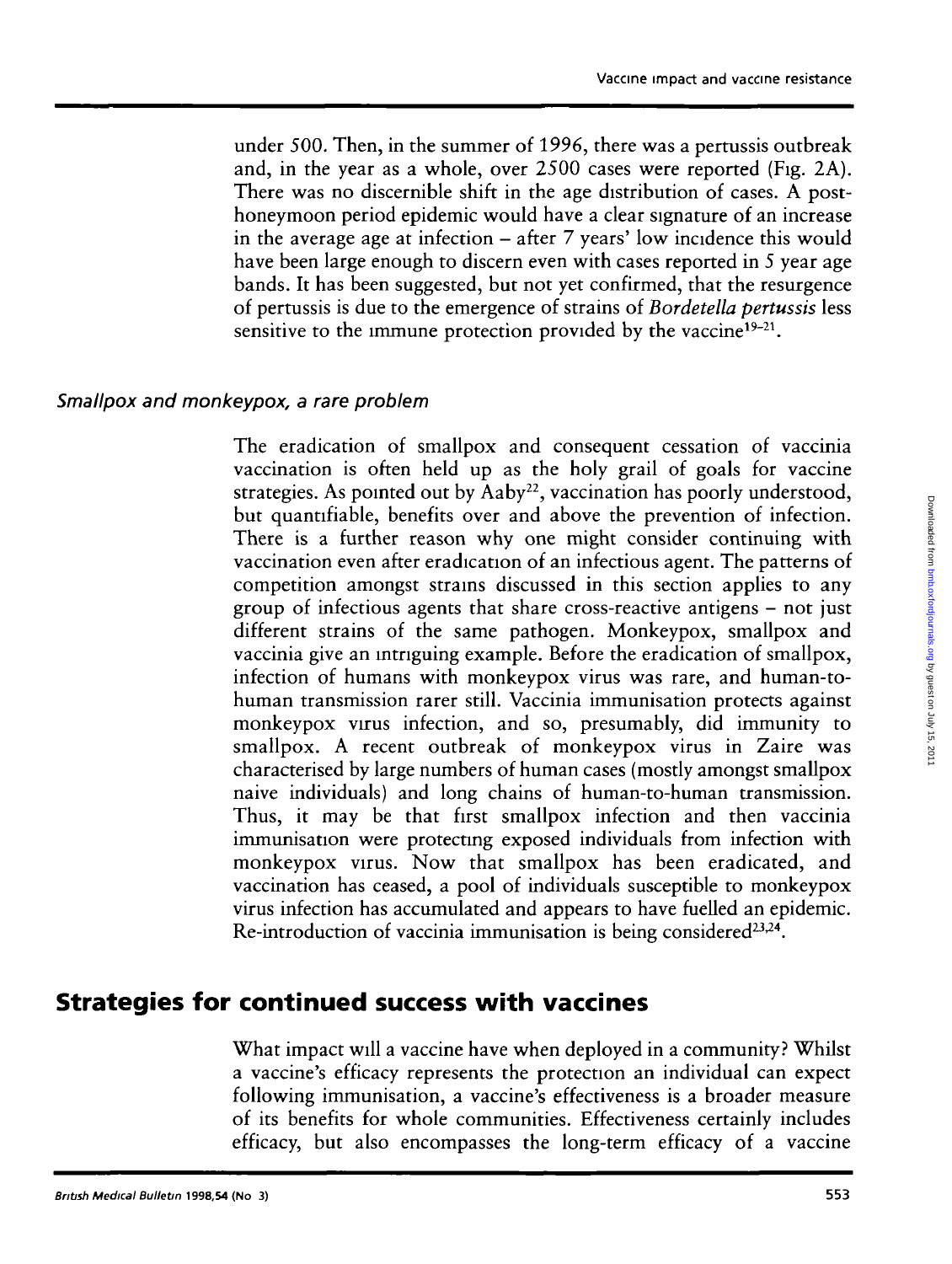(beyond that measured in conventional efficacy trials), secondary effects of vaccination, and the impact of vaccinating against one strain upon cross-reacting strains (as discussed below).

#### Duration of protection

Simple calculations reveal that the community-level impact of a vaccine is extremely sensitive to the duration of protection that the vaccine endows. The relevant measure of duration is not the rate or half-life of decay of vaccine induced protection, but the fractional reduction in lifetime susceptibility to infection. An example: suppose an individual would be at risk for HTV infection for the whole of a 40 year sexual career. A vaccine that gives perfect protection in all recipients that lasts on average for 10 years has the same effectiveness at the community level as a vaccine that gives life-long protection but only works in onequarter of the people who receive it. Thus long-term vaccine induced protection is a crucial element of a vaccine's effectiveness. The usual duration of a vaccine efficacy trial is 2 or 3 years. Given the importance of long-term efficacy, long-term follow-up of cohorts involved in vaccine trials is clearly essential.

#### Breadth versus depth for vaccine efficacy

Theoretical models that combine epidemiology and evolutionary biology have been used to investigate how vaccination could act to shift the competitive balance between two strains of an infectious agent<sup>3-5,26</sup>. A recurring theme that comes from several different models is that breadth of effect, *i.e.* great cross-reactivity is an extremely important feature of a successful vaccine, even if this breadth is achieved at the cost of efficacy. Live or whole-killed vaccines have, for decades, been using a kind of multi-drug therapy that may have prevented the emergence of resistant strains. It would be ironic if, just at the moment that multiple therapy with drugs is recognised as the only way to overcome drug resistance, a switch to vaccines with just a few epitopes were to lead to escalating problems in vaccine resistance.

### **Conclusions**

Vaccines have been a hugely successful technology for controlling infectious diseases in the past. Great hopes are pinned upon their use in ever broader applications in the future. Many vaccines in widespread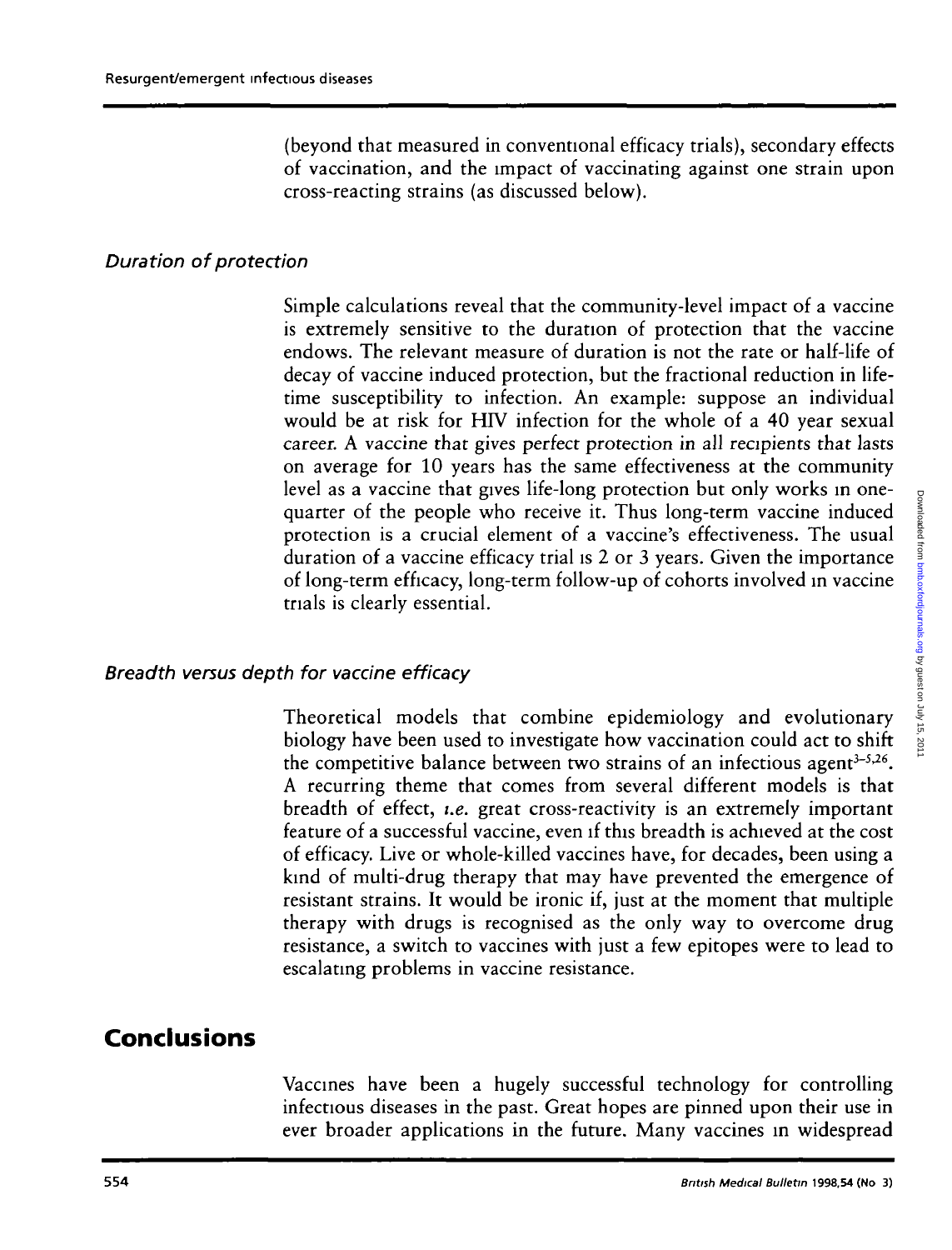use are rather low-tech preparations of live-attenuated or whole-killed pathogens. These have inherited properties of endowing broadly crossreactive and long-lasting immunity, properties that have probably been of extreme importance to the successes that have been seen in the past. These are properties that new vaccines will have to emulate if they are to repeat the successes of the past.

# **Acknowledgement**

This work was funded by The Royal Society.

#### *References*

- 1 Clemens J, Brenner R, Rao M, Tafan N, Lowe C. Evaluating new vaccines for developing countries. Efficacy or effectiveness? *JAMA* 1996: 275: 390-7
- 2 Anderson RM, May RM. *Infectious Diseases of Humans: Dynamics and Control.* Oxford: Oxford University Press, 1991
- 3 McLean AR. Vaccination, evolution and changes in the efficacy of vaccines: a theoretical framework. *Proc R Soc Lond [Biol]* 1995, 261: 389-93
- 4 Lipsitch M. Vaccination against colonizing bacteria with multiple serotypes. *Proc Natl Acad Set USA* 1997, 94: 6571-6
- 5 Gupta S, Anderson RM. The effect of vaccination on the population structure of antigenically diverse pathogens with frequent genetic exchange. *Proc R Soc Lond [Biol]* 1997; 264: 1435-43
- 6 MacDonald G The analysis of equilibrium in malaria. *Trop Dis Bull* 1952; 49: 813
- 7 McLean AR, Anderson RM Measles in developing countries. Part II. The predicted impact of mass vaccination. *Epidemiol Infect* 1988; 100: *419-42*
- 8 Clements CJ, Strassburg M, Cutts FT, Torel C. The epidemiology of measles. *World Health Stat Q* 1992; 45- 285-91
- 9 Chen RT, Weierbach R, Bisoffi Z *et al.* A 'post-honeymoon period' measles outbreak in Muyinga sector, Burundi. *Int J Epidemiol* 1994, 23 185-93
- 10 Cutts F, Markowitz L. Successes and failures in measles control. / *Infect Dts* 1994; 170 (Suppl  $1): S32-41$
- 11 McLean AR. After the honeymoon in measles control *Lancet* 1995; 345: 272.
- 12 Gupta S, Trenholme K, Anderson RM, Day KP. Antigenic diversity and the transmission dynamics of *Plasmodium falctparum. Science* 1994; 263- 961-3
- 13 Gupta S, Maiden MC, Feavers IM, Nee S, May RM, Anderson RM. The maintenance of strain structure in populations of recombining infectious agents. *Nat Med* 1996; 2: 437-42
- 14 Ewald PW Vaccines as evolutionary tools the virulence-antigen strategy. In: Kaufmann SHE. (ed) *Concepts in Vaccine Development.* Berlin: Walter de Gruyter, 1996: pl-20
- 15 Rota JS, Hummel KB, Rota PA, Bellini WJ. Genetic variability of the glycoprotein genes of current wild-type measles isolates *Virology* 1992; 188: 135-42
- 16 Tamin A, Rota PA, Wang ZD, Heath JL, Anderson LJ, Bellini WJ. Antigenic analysis of current wild type and vaccine strains of measles virus. / *Infect Dis* 1994; 170 795-801
- 17 Carman WF, Zanetti AR, Karayiannis P *et al.* Vaccine-induced escape mutant of hepatitis B virus *Lancet* 1990; 336: 325-9
- 18 Wallace WA, Carman WF. Surface gene variation of HBV: scientific and medical relevance. *Viral Hepat Rev* 1997, 3: 5-16
- 19 van der Zee A, Vernooij S, Peeters M, van Embden J, Mooi FR. Dynamics of the population structure of *Bordetella pertussis* as measured by IS1002-associated RFLP: comparison of preand post-vaccination strains and global distribution. *Microbiology* 1996; 142: 3479-85